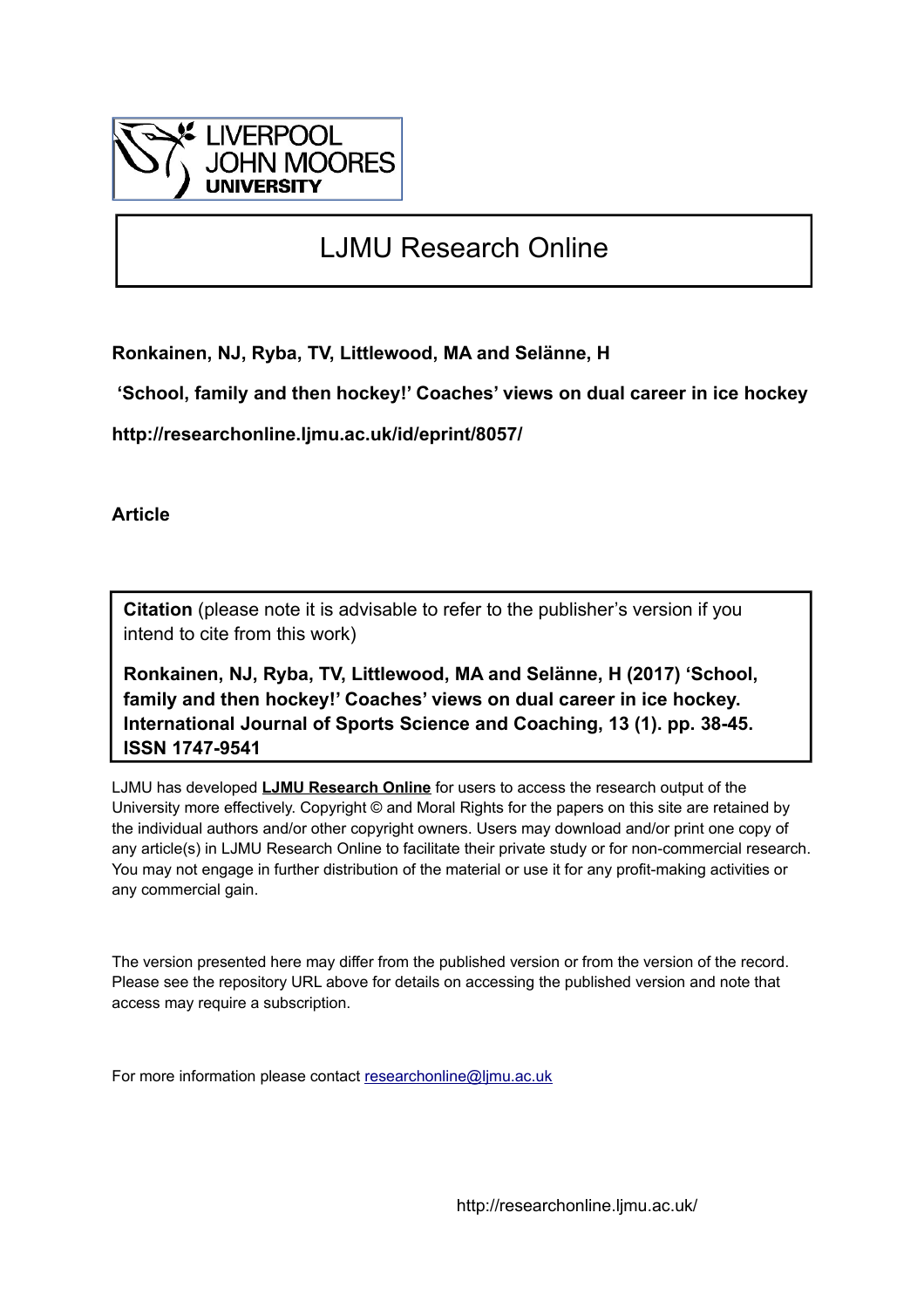#### **"School, family, and then hockey!" Coaches' views on dual career in ice hockey**

 Ronkainen, N. J., Ryba, T. V., Littlewood, M., & Selänne, H. (2018). 'School, family and then hockey!'Coaches' views on dual career in ice hockey. *International Journal of Sports Science & Coaching*, *13*(1), 38-45.

 

### **Abstract**

 Despite the extensive research into coaches' roles in supporting athletic development and motivation for sport, few studies have examined coaches' attitudes and practices towards athletes' dual careers. The present study extends European research into athletes' dual careers by examining Finnish ice hockey coaches' attitudes and practices surrounding players' education. Ten male coaches aged 28-52 participated in semi-structured interviews. The data was analysed with an existential-narrative theoretical framework and with thematic and structural narrative analysis. Three composite vignettes were created entitled "supporting athletic development and players in reaching their own goals", "enjoyment and physically active lifestyle" and "developing good persons". The analysis revealed that although all coaches embraced the official rhetoric where school is a priority over ice hockey, most of them had few practical examples of how this view had informed their coaching practice. It is concluded that young players may be easily lured into dreams of professionalism, whereas coaches' dominant narrative of education as a back-up may be ineffective to spark athletes' interest and engagement with education. 

Keywords: youth sport, education, coaching philosophy, narrative, existential psychology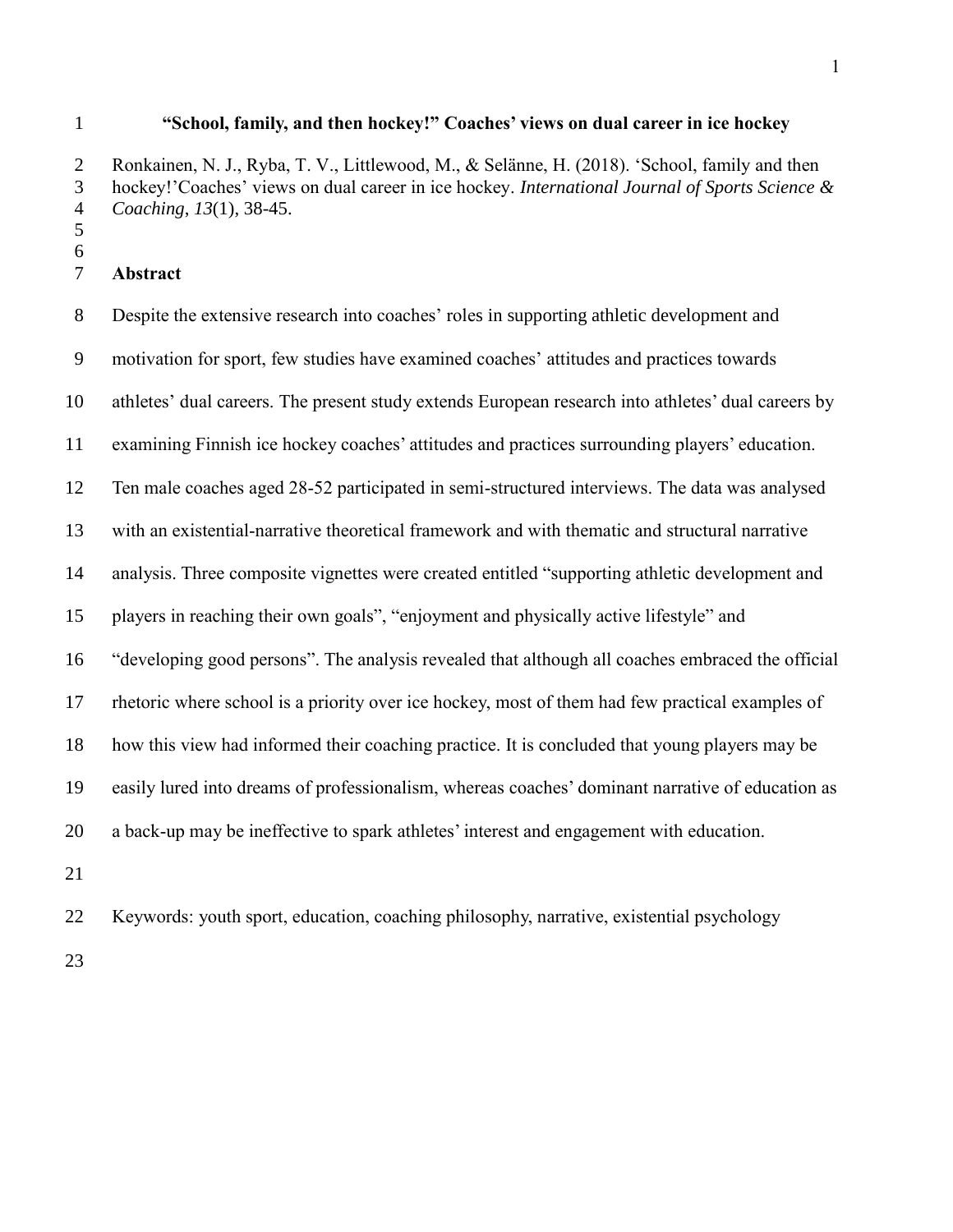**"School, family, and then hockey!" Coaches' views on dual career in ice hockey**  Unlike practitioners in many other fields of teaching and education, coaches in youth sport environments often have limited formal training or financial compensation for their work (1,2). It has been reported that coaches often draw their coaching philosophies and practices from various resources, including accumulated coaching experience, own athletic experiences, and interactions with other coaches and people affiliated with the sport clubs (3,4). With the lack of formal job descriptions to outline goals and responsibilities associated with the coach role, coaching practices can vary considerably across and within different sports and age groups in terms of key areas of emphasis (such as, winning, participation, skill development, fun, physically active lifestyles, and/or elite performance). Therefore, it has been argued that sport organisations do not seem to have systematic programs to teach life and sport skills (5). Gilbert and Trudel (3) examined how Canadian youth sport coaches frame their role, and found nine internal components: emphasis on team, personal growth and development, sport- specific development, winning, safety, positive team environment, fun, equity, and discipline. It was noted that coaches' emphasis shifted based on the age group and competitive level, and there was a common implicit assumption that competitive sport required a different approach to coaching than recreational sport. In another Canadian study, Wilcox and Trudel (6) examined one youth ice hockey coach's philosophy of practice and found two central principles: winning and supporting player development. It was found that although the coach asserted that he promoted equal playing time, his actual decisions depended on the playing time left in a game and players' performance level.

 In addition to the growing investment in athletic development, young talented athletes are also expected to complete compulsory education and make important decisions concerning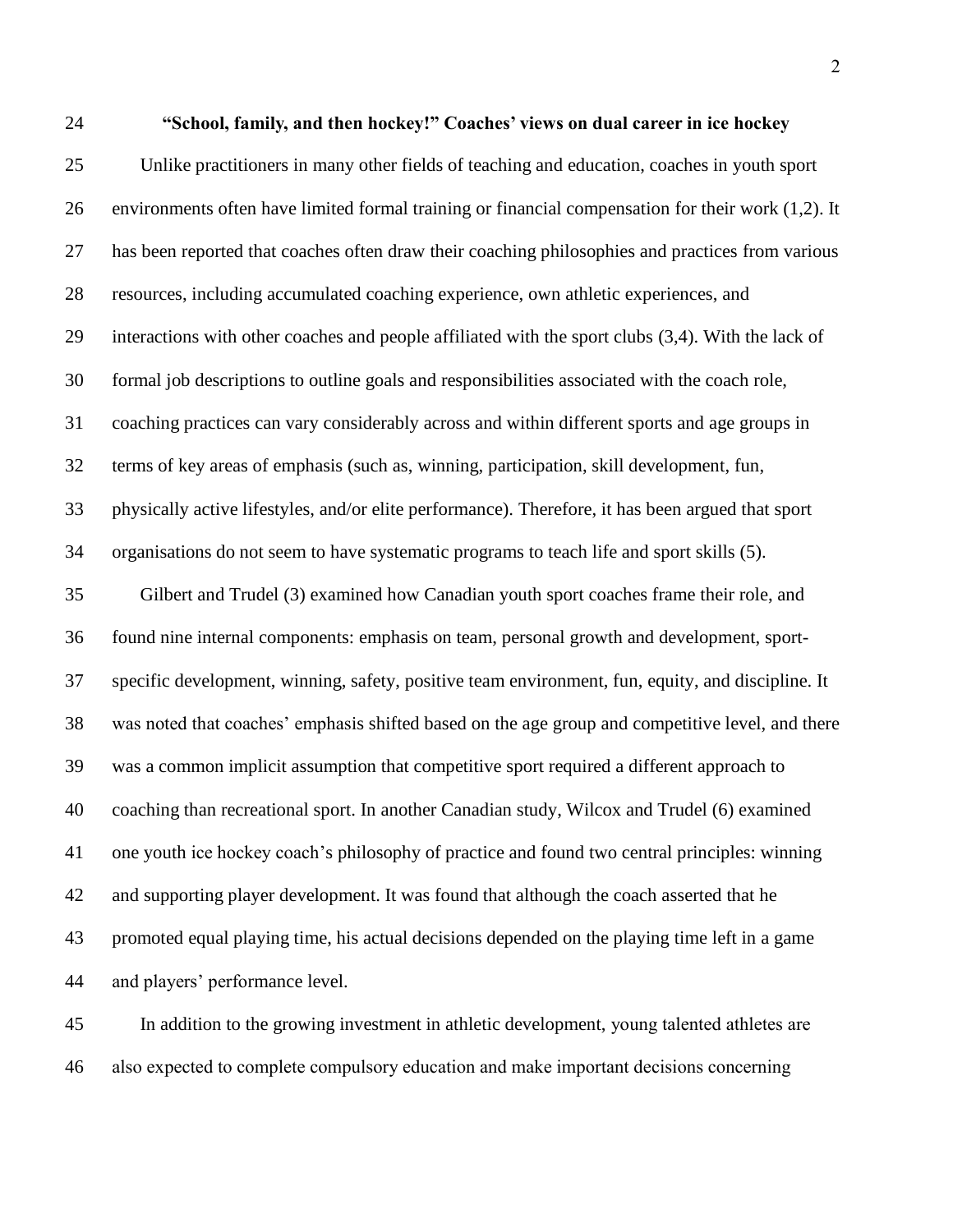higher education. It has been observed that there are increasing expectations for athletes to engage with education, and while some young athletes may prioritise sport over education (7,8), others may be highly motivated to achieve in both domains, and may experience sport and education as not only compatible, but also complementary (9,10). A number of recent studies have highlighted the multiple benefits of dual careers for athletes: for example, it can provide psychological benefits (e.g., balanced lifestyle, broader identity development, self-esteem, better preparedness to athletic retirement), social benefits (e.g., expanded social networks and support system) and financial benefits (e.g., broader skills and better chances for employment) (8-12). However, the dual career pathway involves a number of challenges, including difficulty in matching training and competition schedules with exams and obligatory classes, fatigue, finances, limited social life, and general lack of time (11,13,14). Studies have emphasised that supportive environments and collaboration between different actors at school, sports clubs and home, is crucial for developing a sustainable dual career (9,14). Coaches have been seen as central non-parental socialising agents in young athletes' lives, (5) and have been found to impact athletes' self-perceptions and motivation in sport (8,15). Therefore, it can be assumed that their views on education can also be important for athletes. Yet, there is little research focused on coaches' approaches towards dual career. In professional football, it has been observed that coaches may not be supportive of education as they may think that it takes athletes' focus away from developing their sporting careers (16). In contrast, Knight and Harwood (14) found that coaches in different youth elite sport environments were consistently supportive of athletes' dual careers. However, the level of communication between coaches and the educational institutions varied considerably, and while some clubs had established protocols for communication, in other clubs keeping the contact was left to athletes'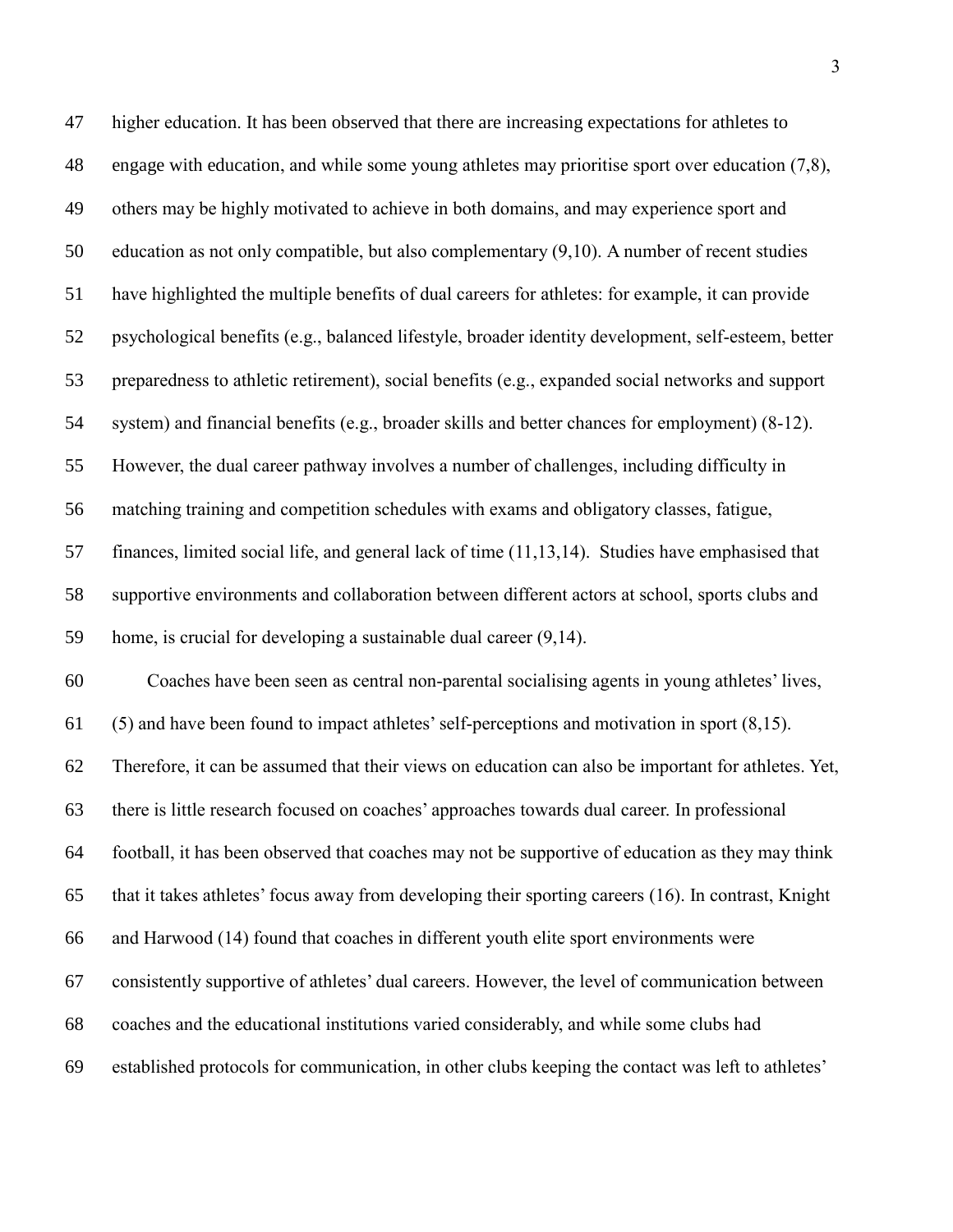and parents' responsibility. Moreover, in a football academy, coaches felt that interfering with players' education was not their responsibility, because the club had appointed an education and welfare officer to take care of such issues (14).

 The current study extends the literature on coaching practice and athlete development by examining Finnish ice hockey coaches' perspectives on athletes' dual careers. In the Finnish system, sport and education have traditionally been separate, and sports participation has been organised within a volunteer-based club system. A small number of upper secondary sport schools were officially established in the 1990s, and only in the 2000s a more extensive sports academy network was established to extend dual career support to higher education (17). However, while the academy athletes participate in morning practices organised by coaching staff employed by the academy, most training still takes place in sport clubs which are not officially linked to educational institutions. Therefore, in the sport clubs there are no sport- related consequences for poor academic performance, and the clubs' own policies are open to coaches' interpretations. Moreover, coaching education is offered both by local clubs and the Finnish Ice Hockey Association, but attending the courses is not a strict requirement especially when coaching younger age groups. Ice hockey is the country's biggest professional sport characterised by traditional masculine values, hard training load, and availability of the professional athlete developmental pathway. In 2013 in Finland, more than half of the country's professional athletes were ice hockey players (18). With this background, the study sought to explore the following research questions:

- 90 1) How do youth ice hockey coaches articulate their attitudes towards dual career and how do they view their roles in supporting players' holistic development?
- 2) What are the practices coaches engage in to support players' educational success?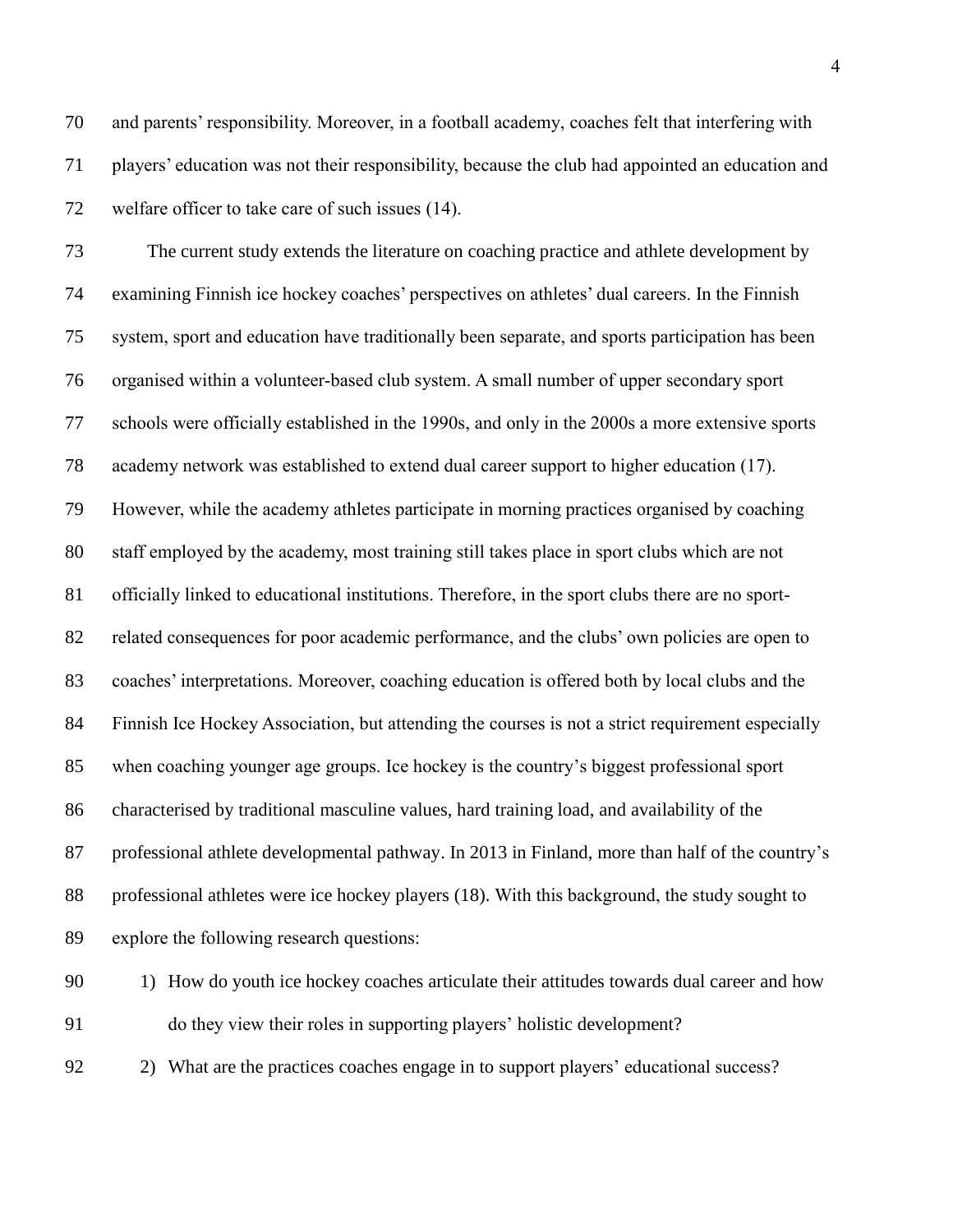3) Is the coaches' everyday coaching practice in line with their ideas surrounding dual career?

## **Methodology**

# **Conceptual Framework**

 The theoretical underpinning of the present study lies in existential psychology and narrative inquiry. While existential philosophers have rarely articulated an existential perspective specifically focused on education or coaching (19), from this approach it is generally emphasised that an educator (or a coach) can never choose for the student (-athlete) when it comes to attitudes towards life choices and meaningful goals (20). The existential view emphasises that our lives are permeated by uncertainty, incompleteness of meanings we assign to our experience, and necessity of choice (21). Young athletes face important decisions in terms of committing to meaningful goals in and outside sport, and accepting responsibility for their decisions. For an authentic choice, the person must feel that s/he is also free to choose otherwise, and to be able to assign subjective truth to that choice (19). From an applied perspective, this means that instead of seeking to indoctrinate student-athletes to a culturally dominant and preferred value, coaches should help athletes develop self-awareness and understanding of their situated embodied possibilities, so that they can make responsible choices for themselves (21). An existential view emphasises that making a choice means not-choosing the alternative, and that some values and aspirations may present themselves as incompatible. For the present study, it is of interest to study how coaches articulate their views on the role of education in athletes' lives and how they engage in practices which seek to influence athletes' career decisions.

 A critical constructivist approach to narrative has been proposed as a position which can be integrated with the existential view to gain a more contextualised understanding of psychological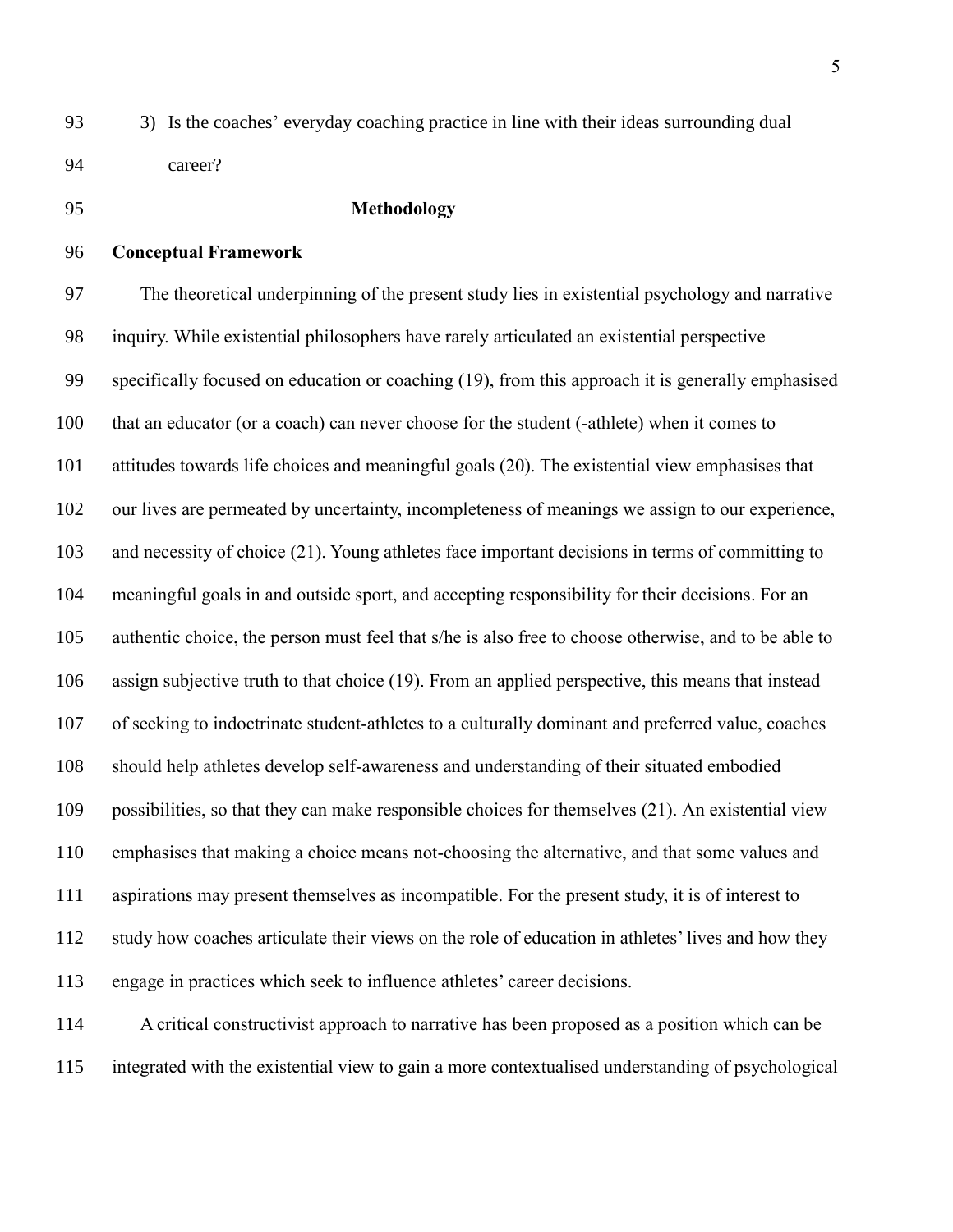phenomena (22). Narrative theory complements the existential approach by its focus on cultural situatedness of experience and meaning. As Smith and Sparkes (23) asserted, "whilst people often depend on and act to defend what they experience as their interior lives and their personal authenticity, we draw and build our personal stories on the narrative resources that culture, local worlds, and relationships make available to us" (p. 5). Analysing coaches'stories about athlete development and education not only allows for insight into how they construct meaning in coaching practice, but also enables us to better understand what kind of cultural narrative resources are available for them. Coaches' stories, then, are the narrative resources that are passed on to the young players to bring meaning to their experiences and to help them project themselves to future possibilities in sport and life.

#### **Participants**

 Participants of the present study were 10; male, Finnish ice hockey coaches aged 28-52. They had an average of 14,3 years of coaching experience and had been players themselves before becoming a coach (one of them was not coaching in the ongoing season). Most of them were asked to start coaching by former teammates, friends, or other coaches. Two participants were professional coaches, two were semi-professional, and six were amateur. Eight coaches were working with junior teams (aged 10-17), one coach worked with a men's team, and one coach was a manager for all junior teams in his club.

#### **Procedure**

 After obtaining institutional ethical approval for the study, participants were invited to take part in a semi-structured interview. They were informed that the interview was a part of a longitudinal study on athletes' dual careers (24), and that the focus of the interview was on their coaching philosophy and everyday practices. All participants provided an informed written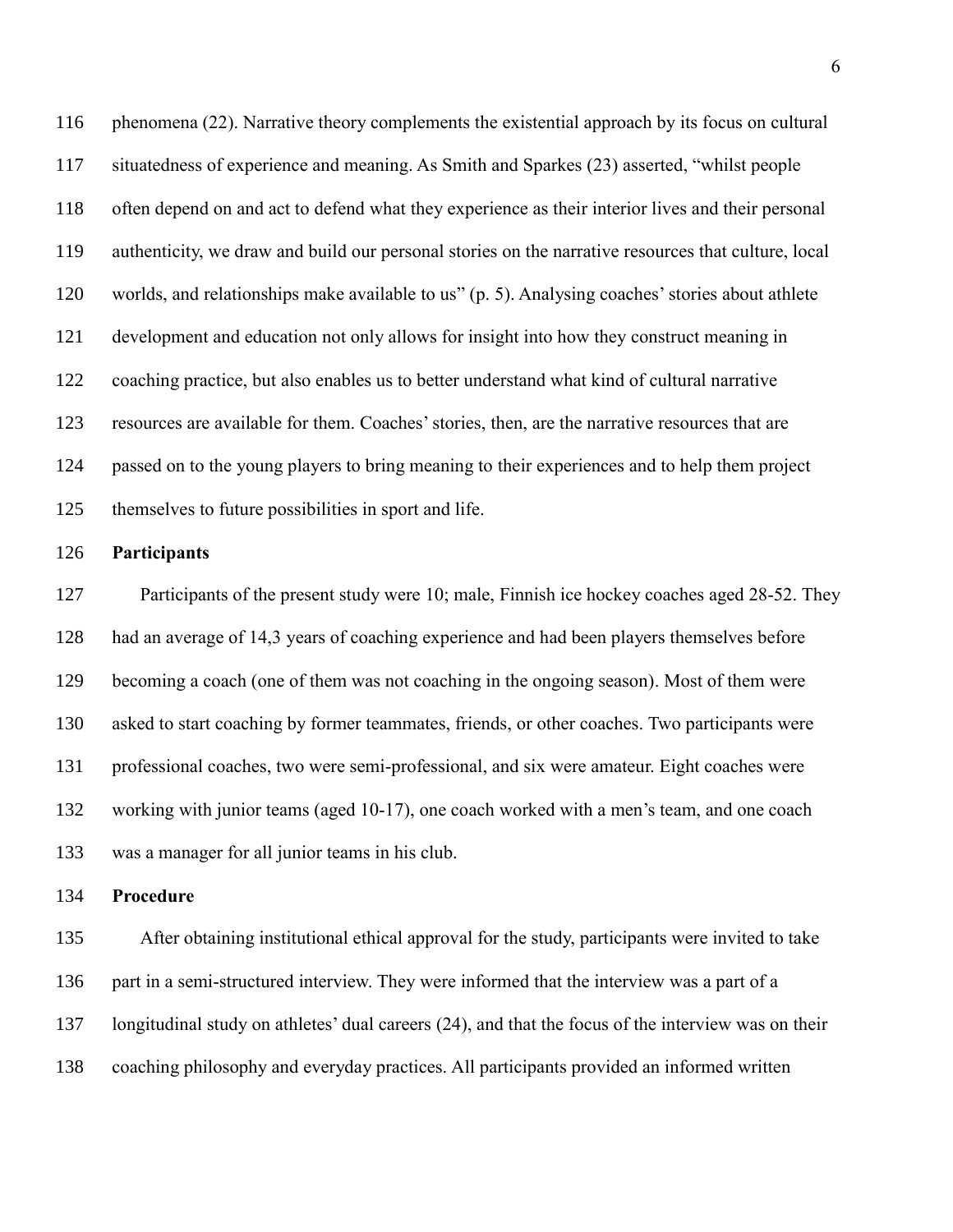consent. The interview started with a broad opening question, "tell me your story of becoming a coach". Probes and follow-up questions were developed from participants' stories to gain an understanding of their life trajectories and contexts. We then asked participants to elaborate on their coaching philosophy and their goals as a coach. For dual career, we asked for both their general views (e.g., what are your views on dual career? Can a player succeed in both school and sport?) and concrete experiences and practices (e.g., what are your club's daily practices for student-athletes? Do you have examples of how you follow up on your players' educational achievement?). At the end of the interview, coaches were also invited to ask questions and elaborate on topics that they found important but were not covered during the interview. Five coaches were interviewed in Finnish by the fourth author, and five coaches who were comfortable with the language were interviewed in English by the second author.

# **Data analysis and representation**

 All interviews were transcribed verbatim and then read through several times by the first author to become familiar with the data. Initial codes and memos were developed to record first impressions and ideas, and to inductively identify core themes and narratives holding together each participant's account. Whilst five interviews had been conducted in Finnish, all notes and codes were written in English to allow the second and the third author to be involved in reviewing the emerging themes. Research meetings were held between the co-authors to discuss impressions and ideas and to share experiences from the actual interview situations and interactions that took place between the interviewer and the participant.

 Thematic narrative analysis (25) was used to develop themes in a more systematic manner to include higher and lower order themes, and to involve psychological terminology. This stage of the analysis focused on identifying the building blocks or "what's" of the stories, and sought to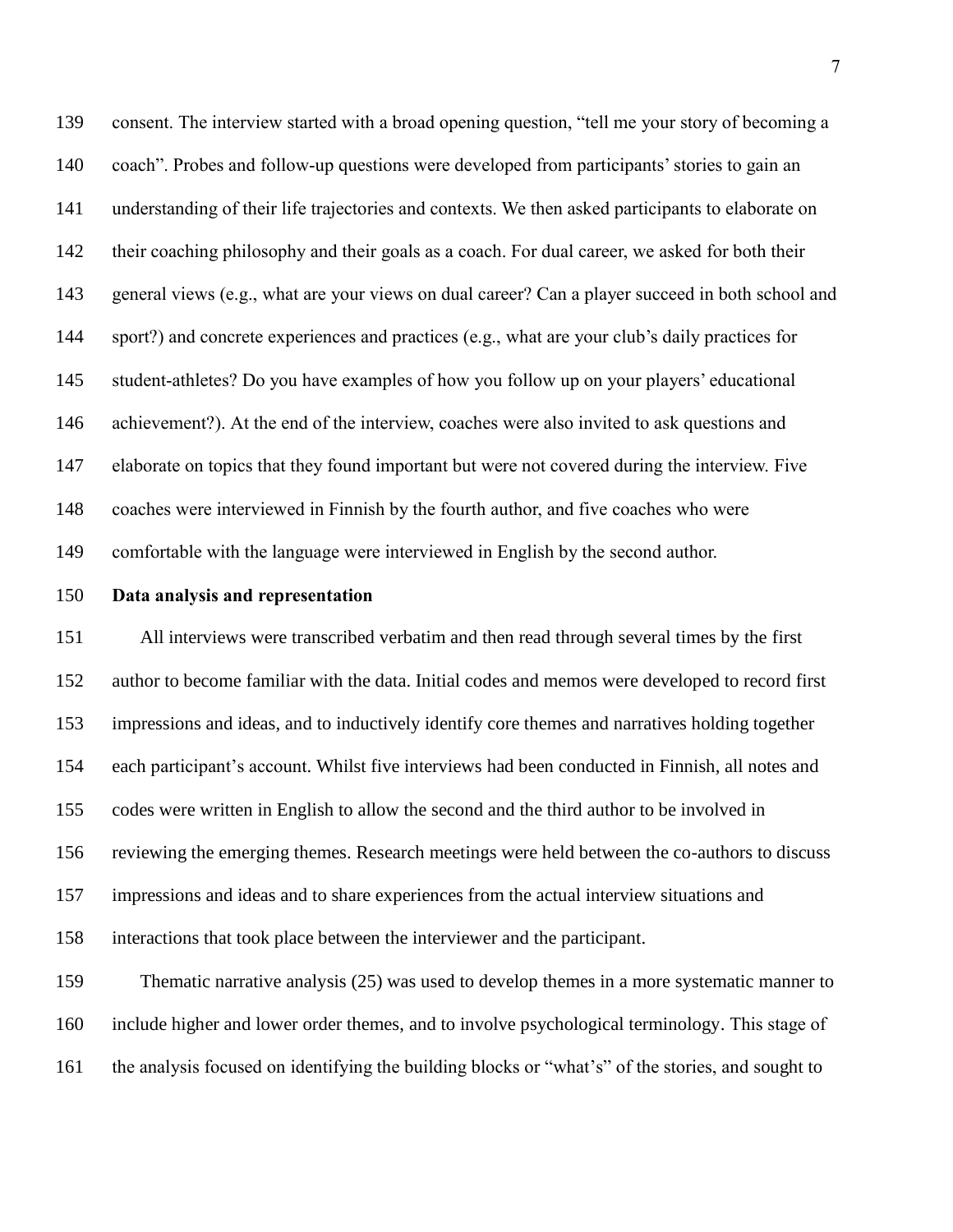compare and contrast central issues and themes across cases (25). In the final stage of the thematic analysis, the development of themes was guided by theoretical commitments in existential psychology and specifically the concepts of authenticity and choice. The thematic approach was then complemented by structural narrative analysis which sought to discern the core plot and the narrative types underlying each individual narrative (26). As Smith and Sparkes (26) explained, a structural analysis allows for identifying "the type(s) of narrative a person draws on from culture to shape their personal stories, and better know what type of story is guiding a person's actions, thoughts, hopes, emotions, and psychological health" (p. 283). In this stage, the analysis focused on one participant's account at a time to understand the internal logic and connections within each story. After completing a structural analysis for each participant's story, similarities across cases were identified to form a typology of storylines. In order to preserve participants' voices, we represent our results in a form of composite vignettes (27), where accounts of multiple coaches were amalgamated into three different narratives. In constructing the vignettes, we drew upon the structural analysis where we had identified three different storylines, and identified narrative segments in interview transcripts that most clearly illuminated these narrative types. At this point, the selected interview segments that were in Finnish were translated to English by the first author. Narrative segments were then merged through re-organising and connecting sections to develop coherent and evocative stories using the participants' first person voice. Insertions from the researchers were kept to the minimum and were only used to clarify the context, correct grammar, or connect sentences (28,29). Narrative segments were included from all participants' stories.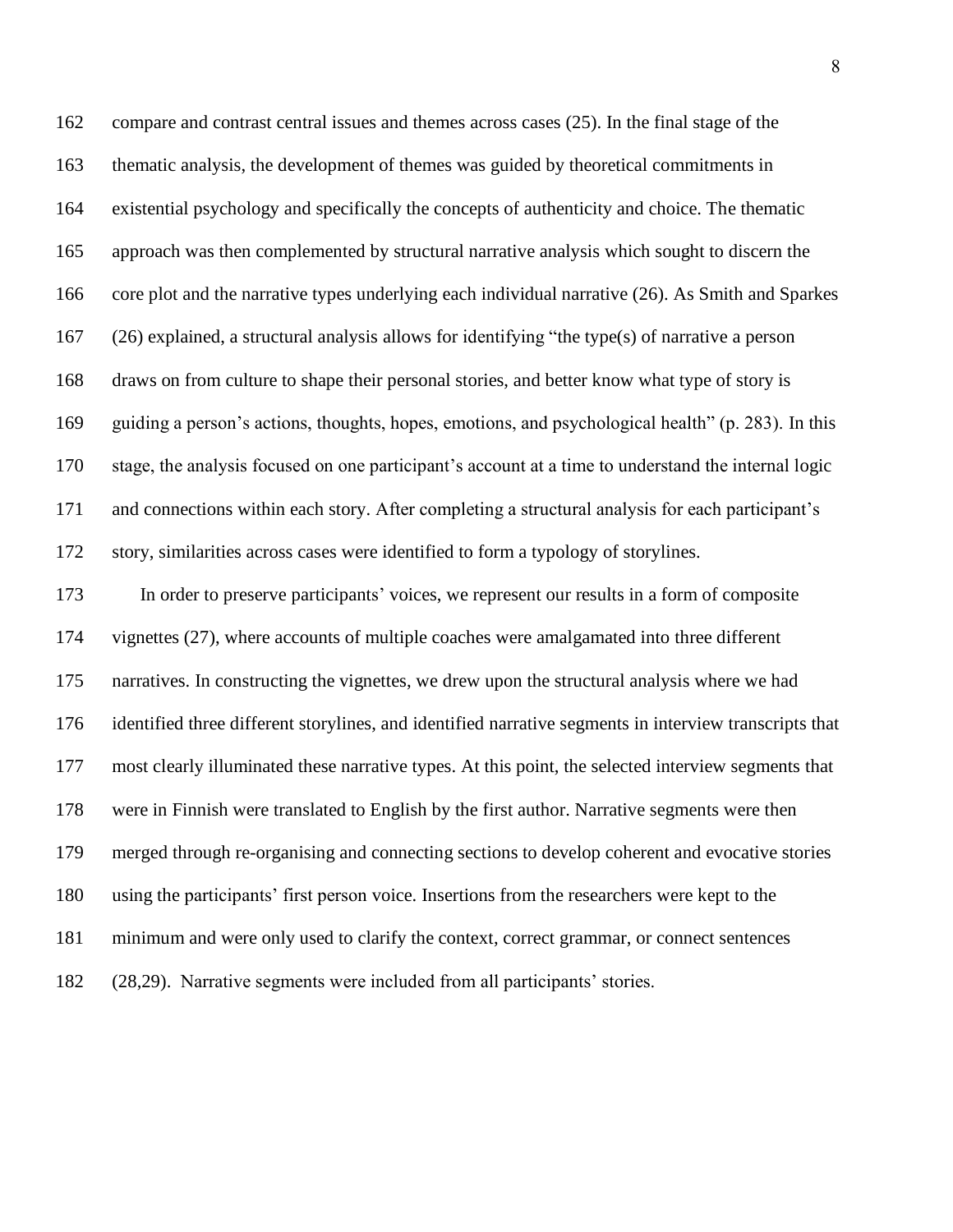# **Results**

| 184 | Vignette 1: Supporting athletic development and players in reaching their own goals                   |
|-----|-------------------------------------------------------------------------------------------------------|
| 185 | As a coach, I never had personal goals, for example I wanted to become a national league              |
| 186 | coach or something like that. All my work has targeted that individual players would develop as       |
| 187 | much as possible, that I could tell and teach those things that I know, and in that way help them     |
| 188 | move to a higher level. My main idea has been that I can give something to the players in their       |
| 189 | pursuit of their goals So that as many as possible would become as good players as they can           |
| 190 | and have the potential to become [professional]. We try to give them the possibility to play          |
| 191 | hockey, try to teach them to be better players and we try to teach them why you should practice       |
| 192 | so many hours, if you want to go become pro players.                                                  |
| 193 | Of course the goal is that the team I am coaching at that time will be as successful as               |
| 194 | possible. The last five [players], I had to teach them more and more, but they can't be a part of     |
| 195 | the game team. It [also] takes too much practice time. Because we [the club] try to make players      |
| 196 | who can go to NHL, so we have to take care of the best players. So [the coaches] have to find the     |
| 197 | balance.                                                                                              |
| 198 | Many youth players have the dream of playing in NHL, but in reality only a small percentage           |
| 199 | will actually get there. The reality is that, even from the better players, only few even become      |
| 200 | national league players. Education, on the other hand, opens possibilities for the future. If and     |
| 201 | when they don't become professionals, they have [other] options in life. It is wise to tell the big   |
| 202 | mass quite early, that although they should have goals [in hockey], it should not come at the         |
| 203 | expense of education. It's important that coaches and team leaders give the message that              |
| 204 | education is truly important. [So] I try to keep them in that level that school comes first, and then |
| 205 | hockey second. Unfortunately, many [professional] hockey players only start thinking what they        |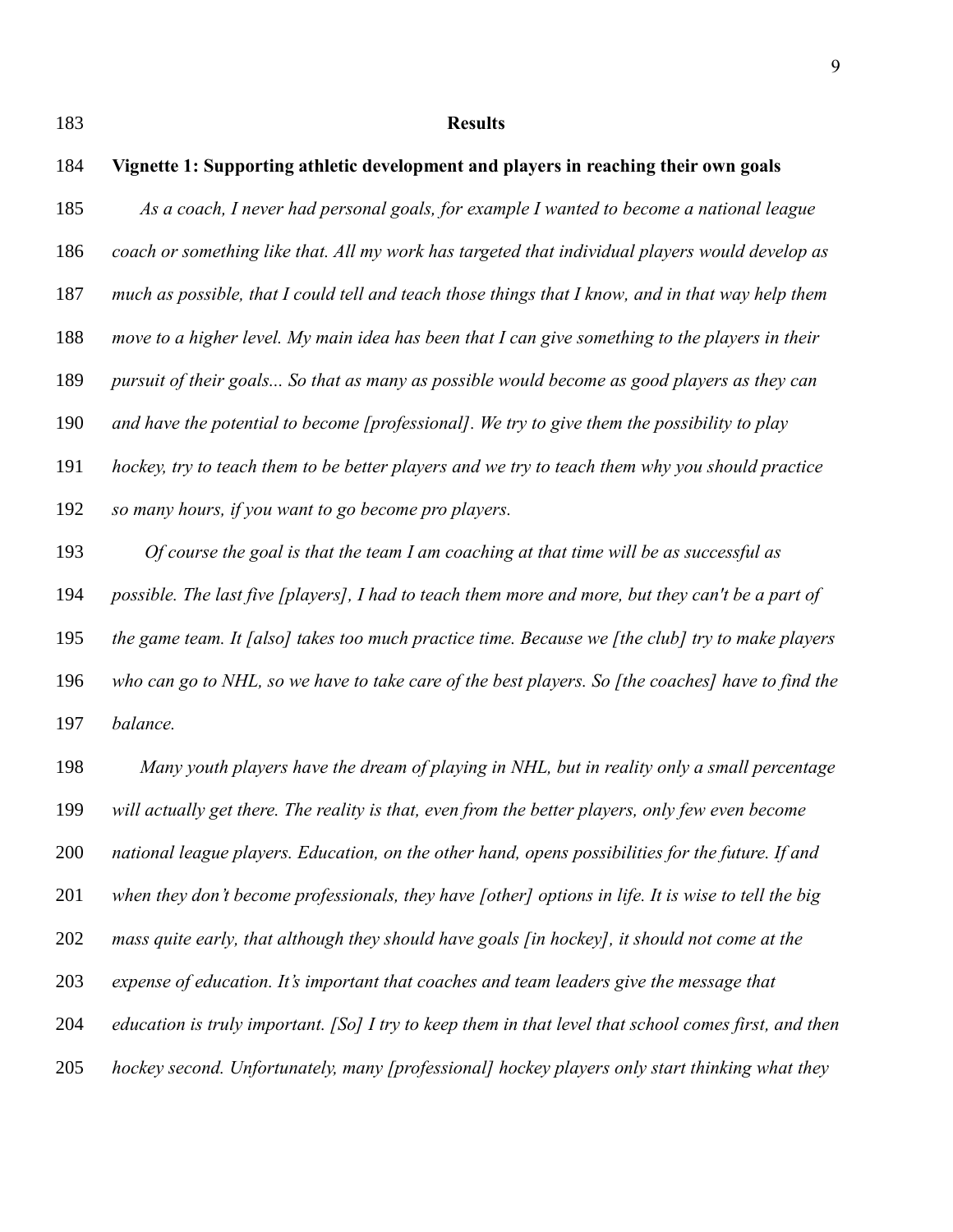*education. Yesterday, I was talking to one former pro player who told me that he knows a lot of* 

*players who are age of thirty-five, and they have nothing.*

- *We don't really formally follow [how they do at school], but in the normal interaction with*
- *players we ask them how they are doing – also at school and in broader life, is everything in*
- *balance? We often have personal discussions [with players], [but] I admit that they're often*
- *much about hockey. Usually only when they already have difficulties [at school], then we*

*interfere. Maybe we should be interested in these things earlier… For example, I don't know my* 

- *players'[grades] – or how they are doing at school.*
- **Vignette 2: Enjoyment and physically active lifestyle**

*I think that I'm more of an educator than a coach of the skills. Of course I have realised that* 

*from these 24 boys, zero to three go to the top. [For] others, the more important goals are that* 

*they now enjoy, they get to the physically active lifestyle model, and enjoy ice hockey. I want to* 

*feel like players enjoy training and doing what we do, that's definitely the most important,* 

*because it's their hobby, still they are not professionals. I'm not professional either so that's,* 

*that's probably the most important thing. Of course we do as high quality training as possible, so* 

*we enable those, who in [the] future may [be]come top players, [to] have the skill level at the* 

*right things in the juniors. But that's just, you know, we enable. So we see the other goals, or I* 

*see the other goals even more important than the skill level of ice hockey.*

*We actually talked about it yesterday, that if we are coming to training it takes probably two* 

*hours of your day, there is still 22 hours... I asked them what else is important and then first was* 

*probably eating, I guess, then sleep, and third was school so… It's very important how the* 

*coaches see the players, you know, how they feel and what's important to their life. They are*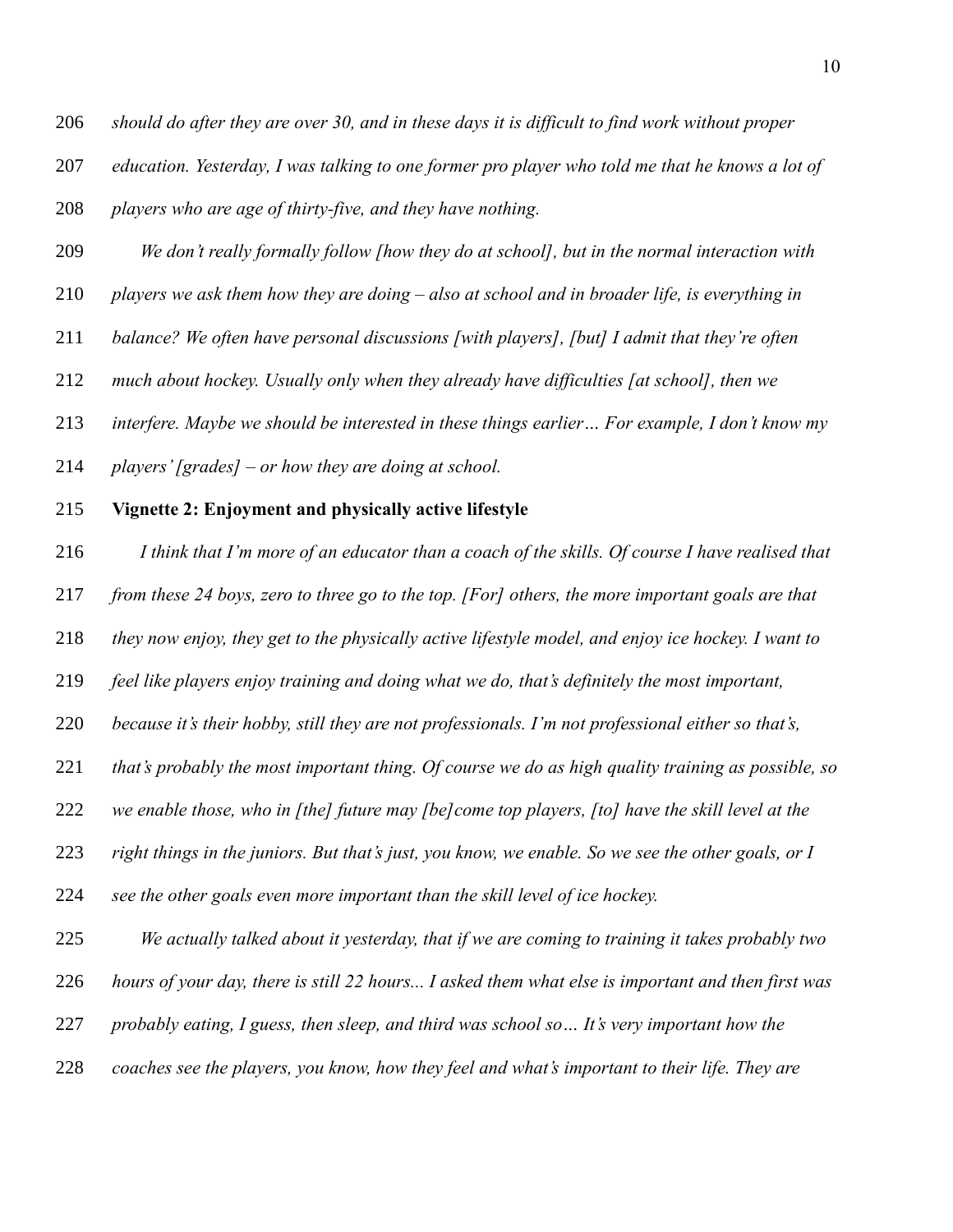*teenagers, they are young adults, there is something more than just ice hockey. Always when I have those talks with players, we always talk about school as well. Those young boys are, you know, "no it's not fun and it's boring" and so on. I will try to respond to that, no but you have to take care of that. That's the most important thing for you, beyond the ice hockey. You have to remember that not every one of you is going to make it as a career, so school is still important. We have had couple of these events, when we had a game or training session on Saturday, [and] the school [also] had a school day. And it's very obvious for me that of course they go to school. So you know, parents are, maybe they are not even asking anymore, but at the first time they were asking what to do. I said, go to school, of course you go to school, and then if the school days ends so that you can come to the games, you come to the games. [And when] we were in the West coast, we played two [away] games there, it was a Sunday. And when we came back, there was like one hour that everybody had to have a school book with them, and they had to at least be quiet. I don't know if they did anything, but at least it was required. I said, [it's] the same, I'm not playing with my [phone]. I'm reading as well, so it's good for me as well.*

#### **Vignette 3: Developing "good persons"**

 *[For me], it's not so much about trying to teach them how to be athletes, it's more like trying to teach them how to be a good person, how to be... How to live their life. And [I value] the possibility that I can be a part of that story, be a part of their everyday life. I don't know what they'll become, but to be a part of that story and, I don't know, to have some sort of effect on them when they grow up. [So] we're talking pretty much only about being a good person and then maybe something good will happen in hockey as well. And [also to be] a good ice hockey player, but main thing is [being a] good person.*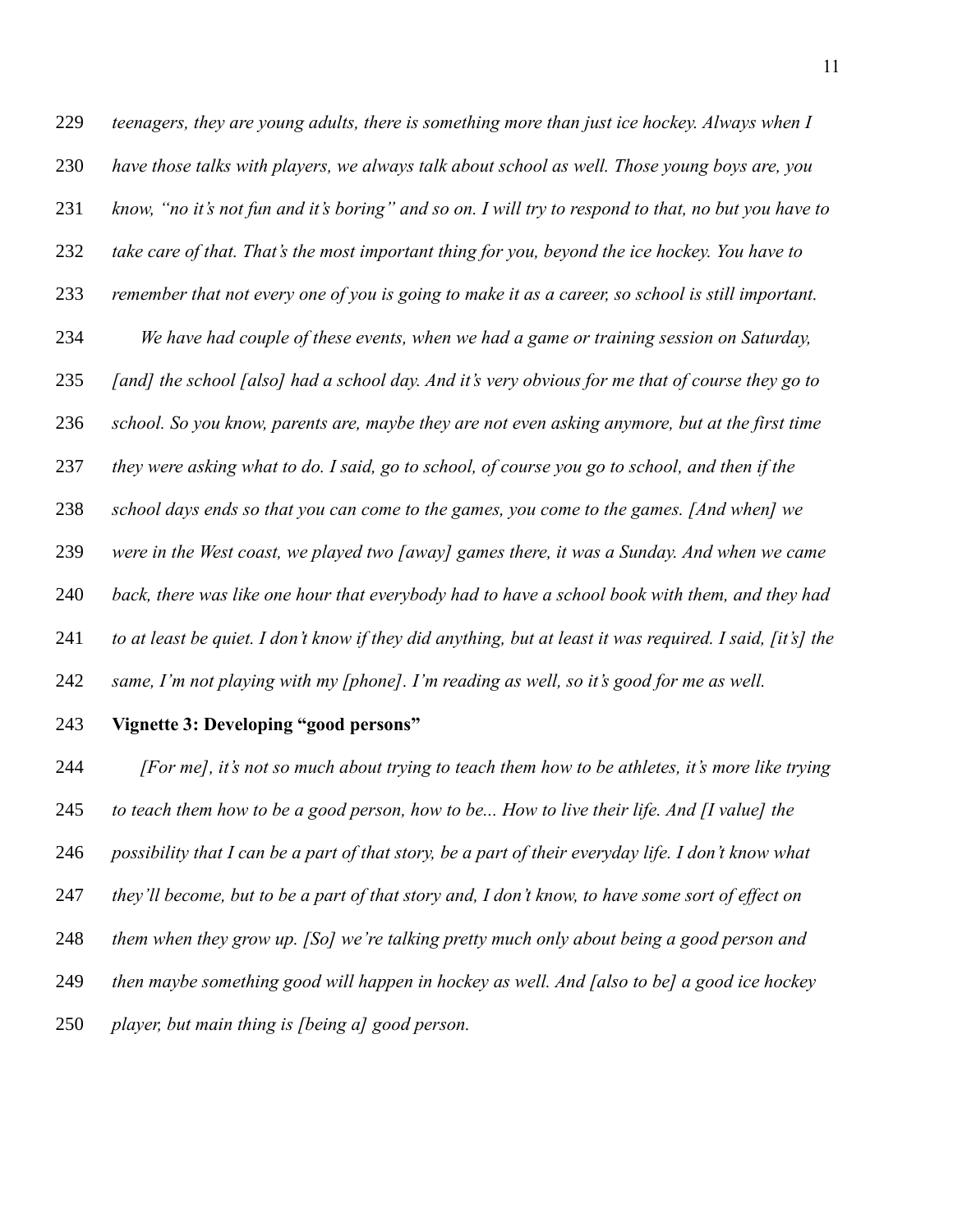*[As you grow older] you start seeing that hockey is only such a small part of this bigger* 

- *picture. I guess that's something that I try to tell the kids as well. Realising there are so many*
- *things in life besides hockey. [But] I think in our sport, it's maybe harder than in other sports,*
- *because everybody knows that you can earn money from playing hockey. It's really hard to tell a*
- *16 or 17 or 18 year old kid that you will need this education in 20 years' time. They don't buy it.*
- *They don't care. So that's why it's really important that you start to influence them early enough,*
- *in third grade or fourth grade or fifth or sixth grade, so that it's kind of built in to them.*
- *[In] every team I [have been] coaching, we have… [the] guys take their school books with*
- *them. We study on the bus and it's a very good thing. In my team, 12 players [have] school*
- *grades over the nine point [average]. For me it's [a] very big thing. [If the guy has] three or four*
- *exams next week, I can say hey, go home and study. I don't want them [to] focus only [on] hockey*
- *because [so few] guys every year go to the top. But I want them to practice as well as they can.*
- *And they [also] go to school and make a good life.*
- *I think the stories of other athletes [are important]. They hear stories that some pro athlete is*
- *saying that I went through that path [combining sport and education]. If they are saying that*
- *yeah it was doable, and it was easy, and yeah they really helped me go through that path… I*
- *have a couple of good stories [about top players] that I keep on telling to the guys, but not too many.*
- 

#### **Discussion**

 The first vignette exemplified the dominant narratives of sport coaching where the main task of the coach is to focus on athletic development. This narrative structure, where the most important aspects of sport are athletic development and achievement, penetrates all aspects of elite sport and has been identified not only in elite athletes' stories (30), but also in research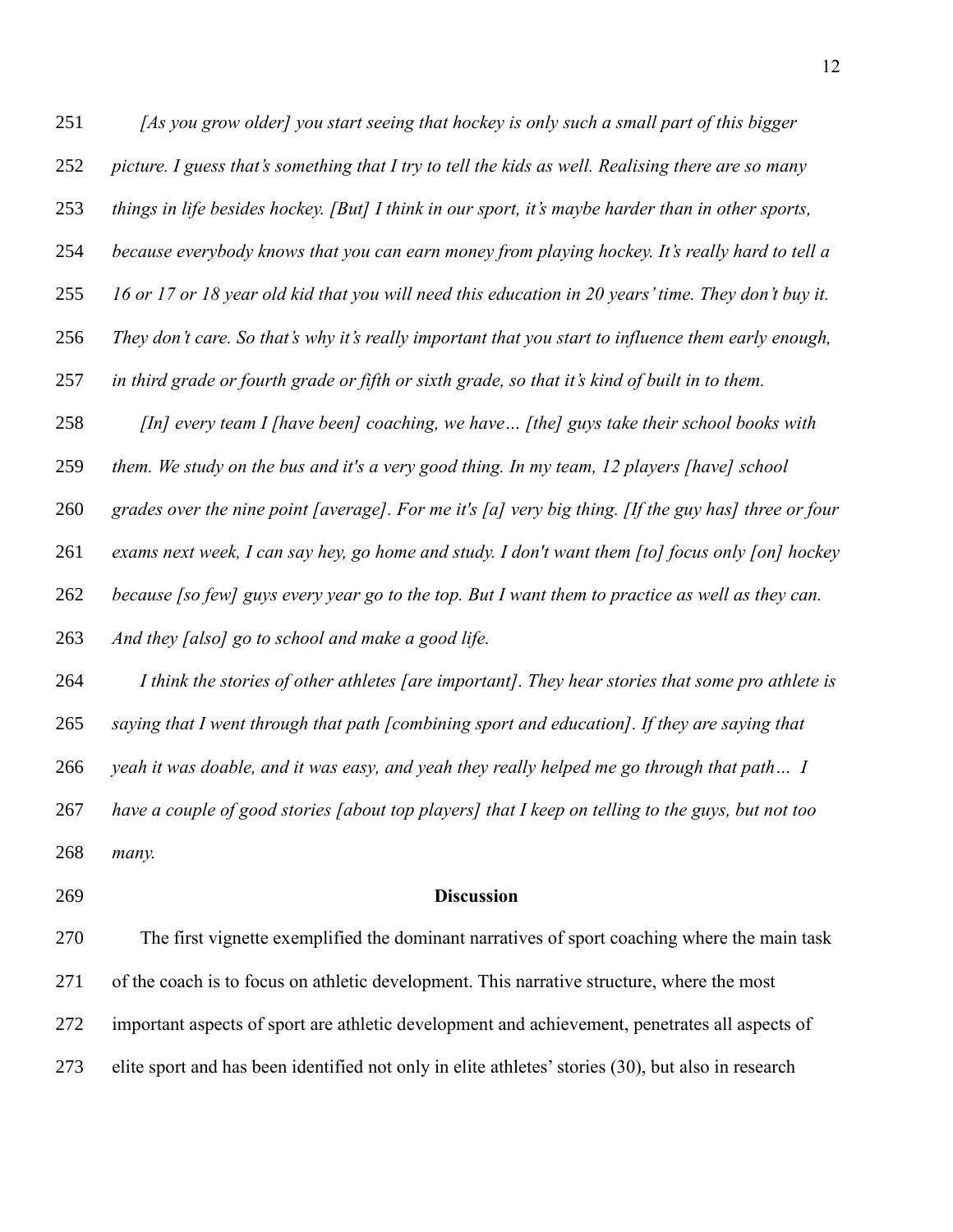literature asserting that "no doubt a degree of agreement exists in and about coaching, in that its primary purpose is about athlete learning and performance improvement" (31) p. 211). Within this narrative, discussion about education was tightly connected to the limited prospects for youth players to reach the professional status, and the short time span of the professional athletic career. As such, these narratives conformed to the dominant dual career discourses, where education has often been viewed as a way to prepare for a post-athletic career (9), or as a back- up plan for youth athletes that get de-selected, or for some other reason can't secure professional contracts (16). For the participants represented in the first vignette, the coach's job was to provide the possibility for the talented athletes to reach the professional status, but simultaneously outline realistic expectations "for the masses" for whom hockey would not provide a professional pathway.

 Albeit recognising that the "official truth is, school first and hockey second" (coach 8), coaches within the first vignette had few examples about how that "truth" informed their daily practices and interactions with the players. Aware of the official club policies that for coaches "a minimum is that they take school seriously" (coach 6), all coaches mentioned that school is one of the topics they take up in one-to-one developmental discussions with players. However, when asked for more concrete examples, most of them did not recall specific incidents when they would have discussed education with their team, and did not know what kind of grades the players had at school. That is, whilst coaches were unanimous about the value of education for youth players, for most of them it had few implications for their practice. Such findings resonate with a study by Bean and Forneris (32) who found that coaches' recognition of the value of life skills doesn't necessarily imply having the skills explicitly integrated into coaching practices.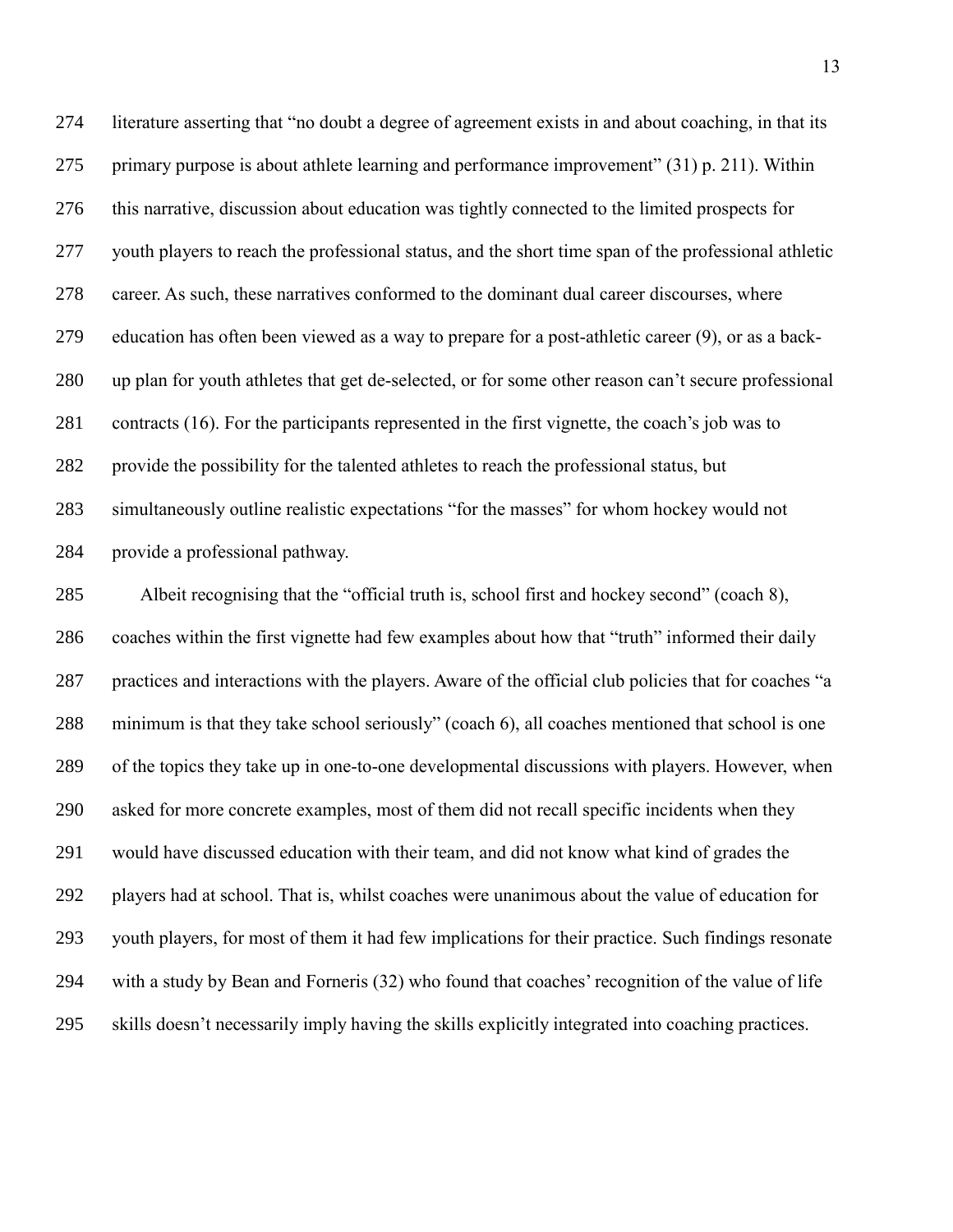Within the first vignette, education was narratively constructed as "a plan B" for those who don't "make it", rather than something that should be pursued for its own sake. Similar to the observations by McGillivray and Macintosh (16), we may ask whether the hockey culture is experiencing a "movement towards a forced – or instrumental – engagement with education" (p.383). The lack of authentic alignment with the educational discourses was illustrated by coach 8, who confessed that as a coach who is not so emotionally engaged, "it's easy to tell them that you have to go to school and there is more [in life] than to play hockey". However, as a father he had followed his more authentic narrative and advised his talented son that, "you have the chance to be a [professional] hockey player so practice a lot". As such, it was implied that the professional prospects in ice hockey may easily lure the young players, their parents, and perhaps some coaches into the "NHL dream" narrative, leaving little consideration for exploring alternative life projects outside sports.

 The second vignette illustrated the tension between performance and participation approaches to coaching. Such tensions have enduring presence in the narrative context of Nordic sport culture (33), and the vignettes revealed ambiguity within the ice hockey coaching community. For younger age groups, sport was mainly framed as a hobby rather than a (potential) career; however, in older age groups, the approaches were diverse. The coaches telling the second storyline had made an active choice to prioritise the non-elite pathway whilst also seeking to provide adequate challenge to the potential elite players. Given that sport participation would remain a hobby for the large majority of young players, schoolwork was described as the natural priority.

 In contrast to the first vignette, the coaches in the second vignette could tell stories about concrete situations when they had discussed education and broader life issues with young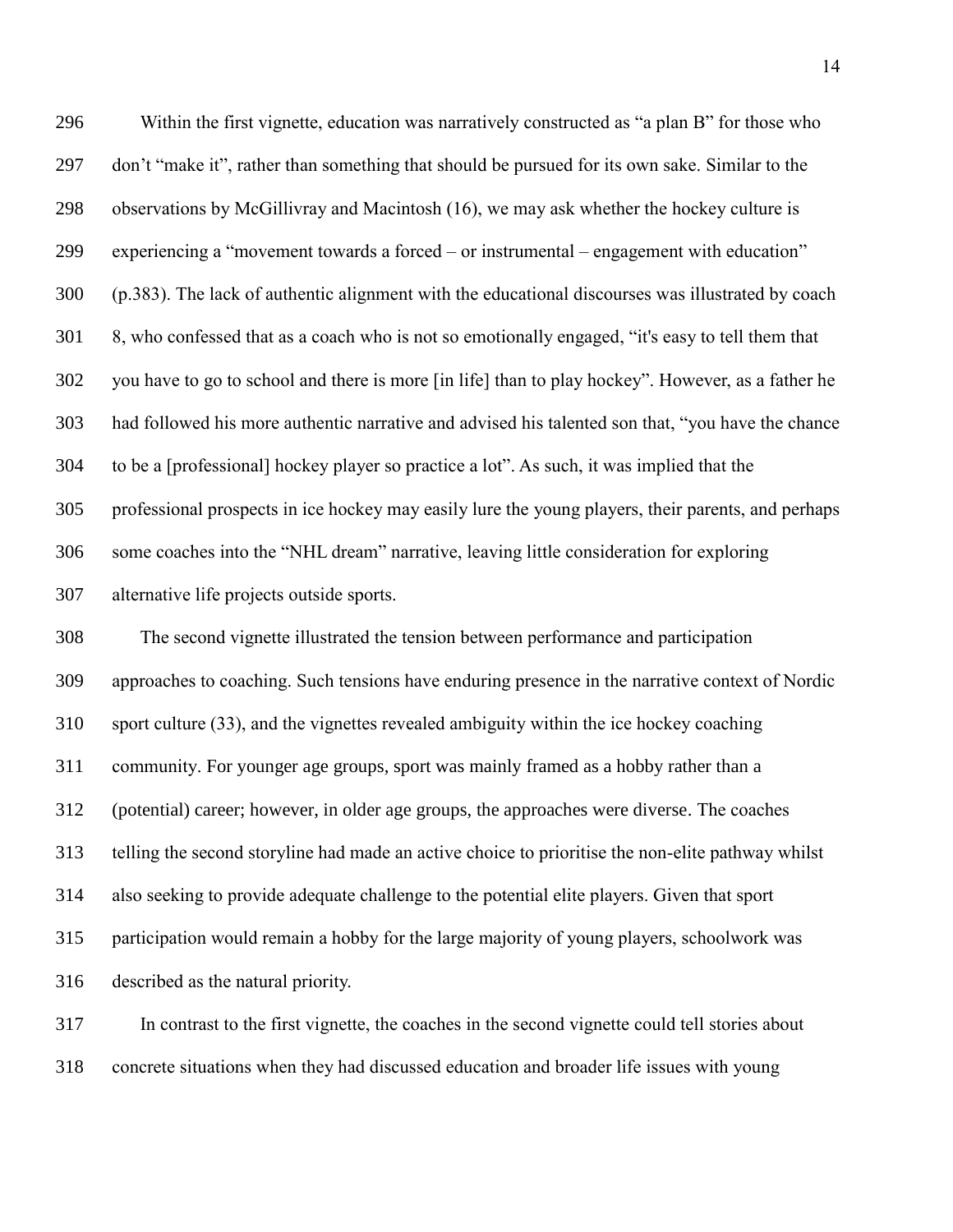athletes and their parents. As such, the second vignette illustrated a closer alignment between stated personal values and actual practices than the first vignette. However, requiring athletes to sit quiet on the bus without checking if they were actually doing their schoolwork could still be interpreted as formal compliance with the club policy, rather than actual interest in players' educational engagement. Storying the coaching practice as a hobby indicated a lack of seriousness in engagement with the coach role, and perhaps undermined the potential influence a coach could have on players' life choices.

 The third vignette was similar to the second one in constructing the coach's role as an educator rather than a teacher of athletic skills. The vignette aligns closely with the life skills literature (34) where sport is seen as one context for broader development as a person. Within this vignette, coaches also rejected the belief that mere participation would produce "good persons" (32), and aligned themselves with the approach that personal development should be actively facilitated by the coach. Similar to the second vignette, the third vignette described actual strategies used to engage players with schoolwork, and also exemplified the coach's knowledge of and pride in his players' educational achievement. Yet, the vignette also contained a more reflective account about the challenges in trying to influence young athletes whose dreams and aspirations may not coincide with adults' advice and official club policies. Similar to coaches in the study by Gould et al., (35), the coach stressed the importance of developing a good relationship with players in order to have an impact on their personal development. This coach also talked about the need for subtle means to influence players' life decisions, rather than simply telling the athletes that they must do their schoolwork properly. Telling stories about professional players who had successfully completed the dual career pathway was given as an example of how education could be presented as an attractive life project for players'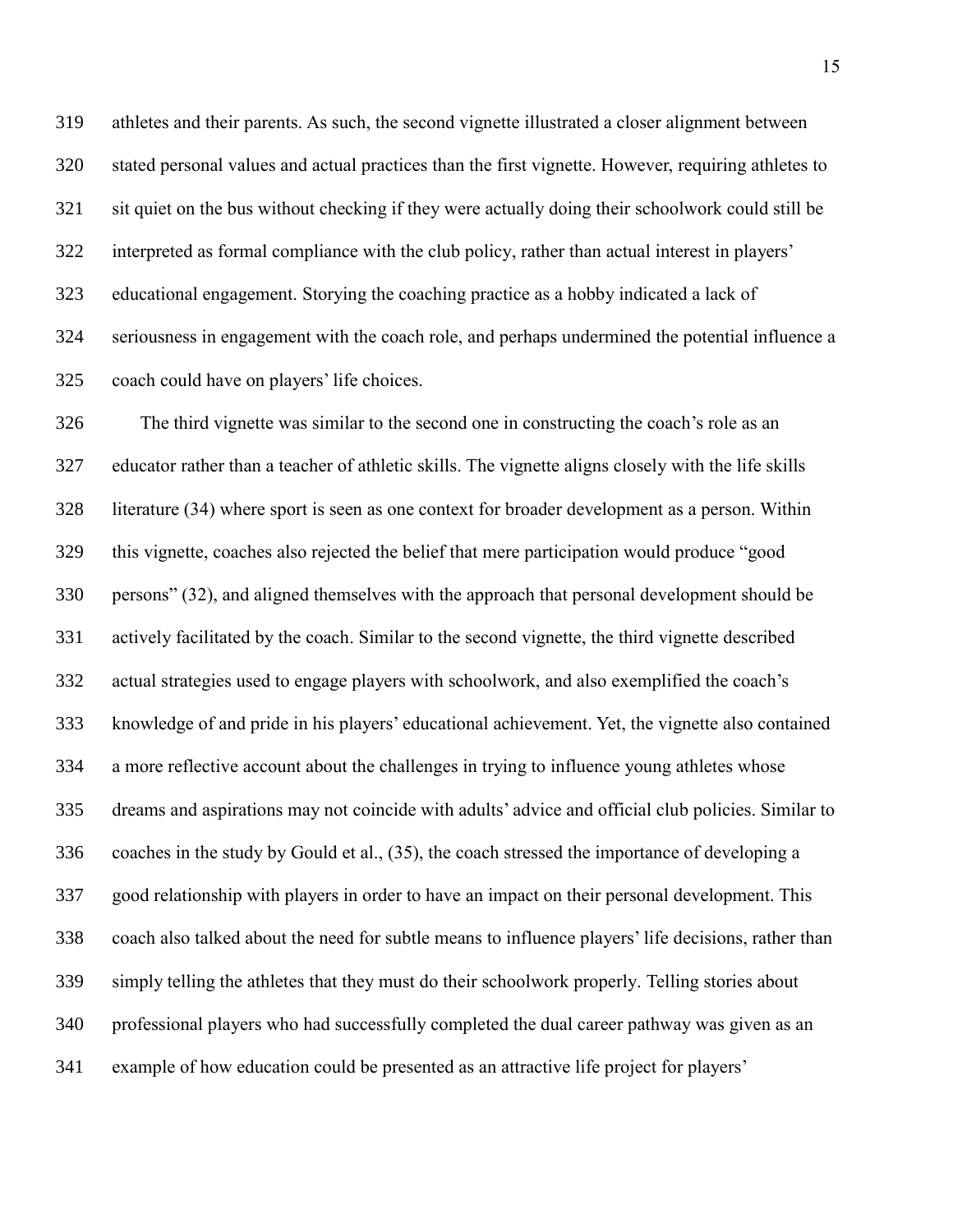consideration. Such approach has similarities with the existential view on education, which Saeverot (20) described as a "kind of seduction where the teacher can ensnare the pupils, making them aware of, and perhaps interested in, another perspective which challenges their present attitude to life" (p.558).

 Overall, the coaches put little trust on youth players' ability to make responsible choices concerning education. Finnish youth national teams' recent successes and consequent media attention were mentioned as sources of youth players' unrealistic dreams, and coaches' dominant perception was that everyone wanted to become a professional player. Whilst all coaches engaged with educational discourses and told that they considered athletes' schoolwork important, the means to communicate these values to players were generally not well reflected upon. None of the coaches talked about working to increase athletes' awareness of their possibilities and capacity to make choices, whereas many of them described authoritarian practices to ensure that athletes engaged with schoolwork. The danger is that, despite the good intentions, such approaches may actually increase the distance between the coach and the athlete (20). That is, the dominant authoritarian attitudes combined with an instrumental approach to education (a back-up or a plan B) does not seem to enhance athletes' capacity for choice, and might not lead them to view education as an intrinsically meaningful life project.

 From an applied perspective, it is important to recognise that if sport clubs wish to enact a policy about dual careers, coaches also need more support in developing means to implement that policy to their practical work. Many participants in the study mentioned that coaches "must be interested in players' education", but how this could be done was less well articulated. This finding supports previous studies that indicate that coaches seem to value life skills development in sport, but often might not know how to promote it, or describe how the positive development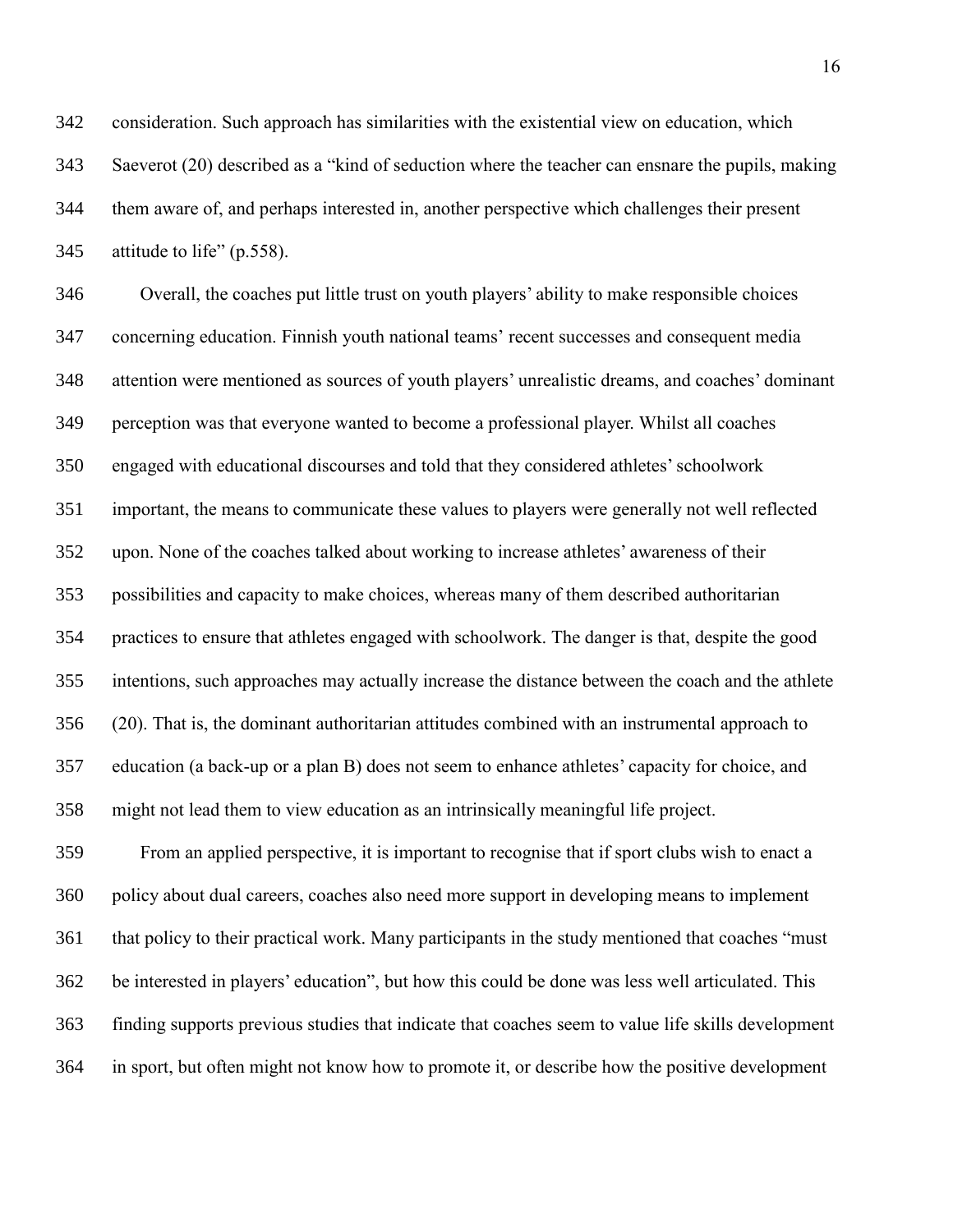takes place (32). A specific structural challenge for the Finnish context (in comparison to the American model, for example) is the separation of sport and school, and coaches often had difficulty in gaining information about what was happening in the schools. They didn't have access to any school reports, often didn't know the teachers, and mentioned that some parents did not want them to interfere with something that was "not their business". To advance integration of personal development and dual career agendas into coaching practices, it is important to support individual coaches through coaching education, but also target structures to facilitate better communication between sport clubs and schools.

 Based on the interviews, it is clear that the coaches were informed about official policies and had adopted the dominant dual career discourses, constructing education as a back-up plan for those who couldn't realise their dreams in ice hockey. Yet, researchers and policy makers promoting these discourses should be aware of the instrumental ethos implied in these views, and seek to broaden the discussions to include transformative potential and intrinsic value of education for athletes, regardless whether sport becomes their professional pathway or not. It may be questioned whether dominant narratives communicated within current dual career policies encourage athletes to engage in personal reflection in order to make authentic choices concerning their embodied possibilities.

 As a limitation of the present study, using one-shot interviews with coaches only revealed how they narratively construct their coaching practice, and not what they actually do. It is likely that social desirability of presenting positive attitudes towards dual career played a role in how coaches co-constructed their stories with the researchers. Moreover, given that that the stated coaching philosophies and actual practices often misalign (36), using observations in combination with interviews could develop a more complete picture of practices surrounding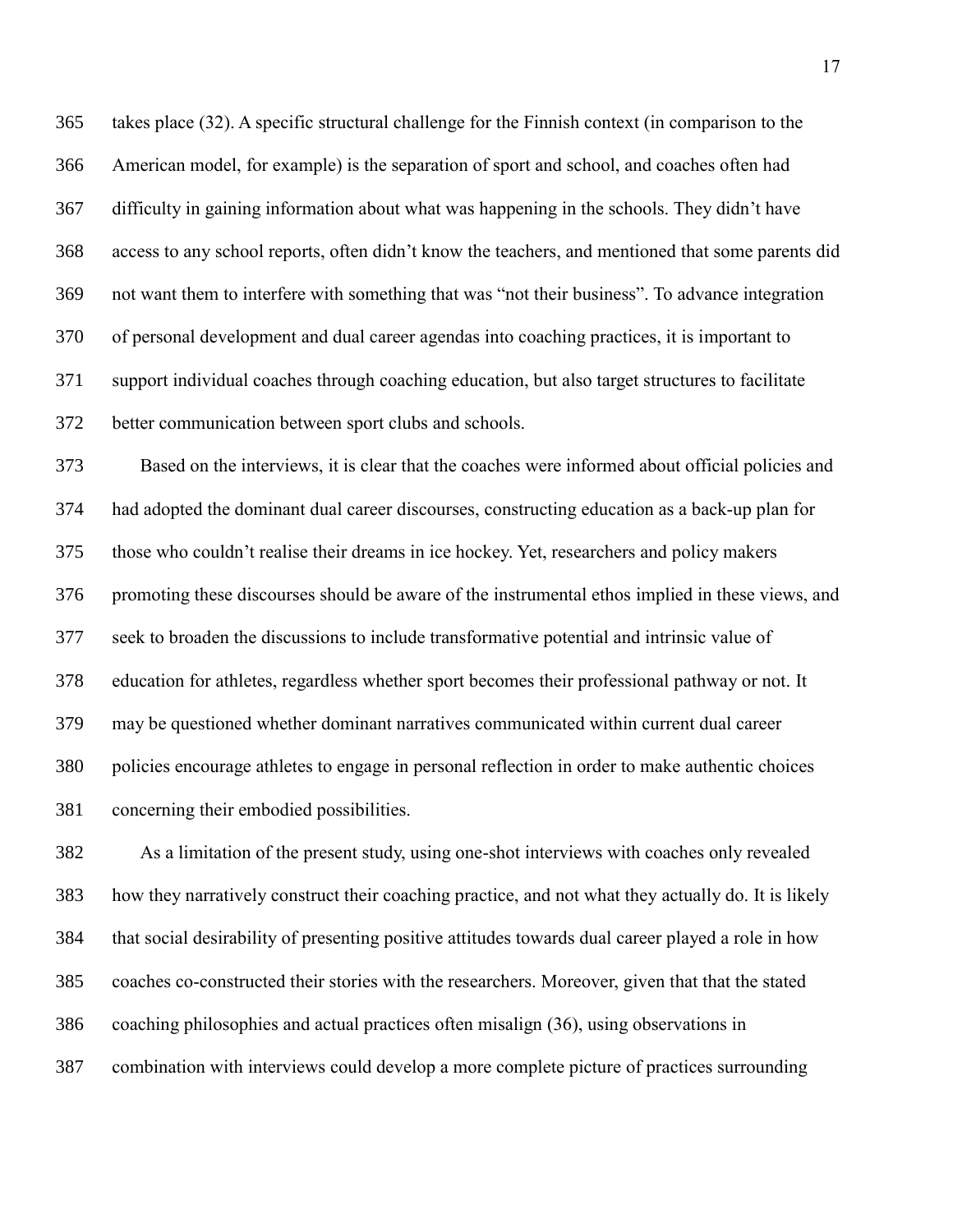dual career. In addition, some coaches had not given much prior thought to how they approach dual career, and therefore they might not have been able to articulate their views in rich detail. This could have been enhanced by, for example, multiple interviews or sending the coaches some questions for reflection prior to the interview.

# **Conclusions**

 The present study contributed to the limited literature on coaches' strategies to foster athletes' personal development with a specific focus on dual career. All study participants agreed that dual career was important for all athletes, either as an alternative life plan if the dreams of professionalism would not become true, or for facilitating the transition out from professional sport to the job market. Yet, there was a great diversity in the degree of integration of these attitudes to the coaching practice, from being an integral aspect of daily communication, to a topic that was taken up only in formal developmental discussion with players. In future studies, it will be valuable to examine how coaches and other support staff engage in dual career discourses in various national and sport sub-cultural contexts in order to better understand how current dual career policies are implemented in clubs and teams. Moreover, it is the researchers' task to challenge the dominant dual career discourses that inform policies, and question what these discourses work to omit and whether there are alternative (and better?) ones.

# **References**

 (1) Schlechter CR, Rosenkranz RR, Milliken GA, Dzewaltowski DA. Physical activity levels during youth sport practice: does coach training or experience have an influence? J Sports Sci 2016:1-7.

(2) Ewing ME, Seefeldt VD, Brown TP. Role of organized sport in the education and health

 of American children and youth. In: Poinsett A, editor. The role of sports in youth development New York: Carnegie Corporation; 1996. p. 1-157.

 (3) Gilbert WD, Trudel P. Role of the coach: How model youth team sport coaches frame their roles. Sport psychologist 2004;18(1):21-43.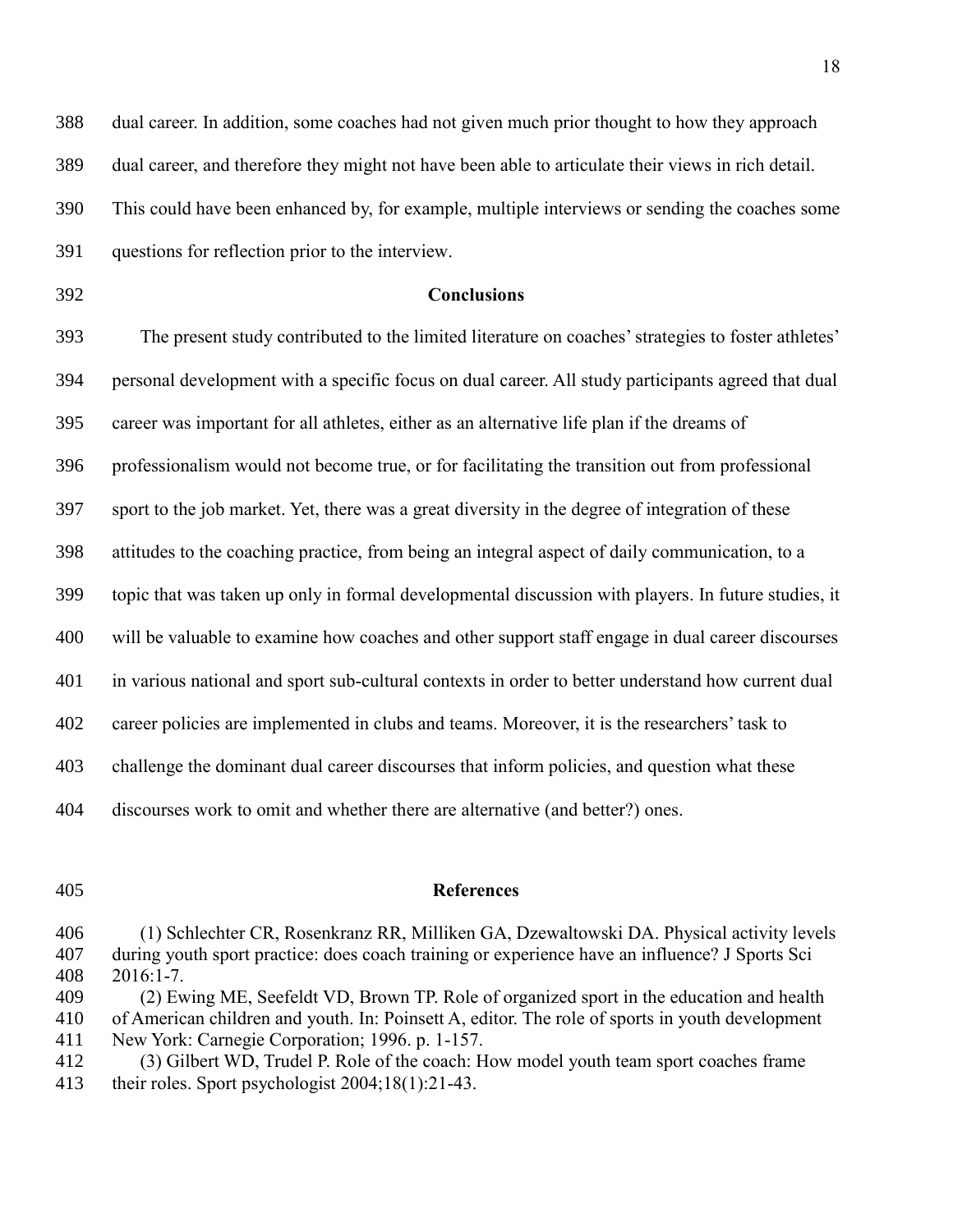(4) Werthner P, Trudel P. A new theoretical perspective for understanding how coaches learn to coach. The Sport Psychologist 2006;20(2):198-212. (5) Petitpas AJ, Cornelius AE, Van Raalte JL, Jones T. A framework for planning youth sport programs that foster psychosocial development. The Sport Psychologist 2005;19:63-80. (6) Wilcox S, Trudel P. Constructing the coaching principles and beliefs of a youth ice hockey coach. Avante-Ontario 1998;4:39-66. (7) Cosh S, Tully PJ. "All I have to do is pass": A discursive analysis of student athletes' talk about prioritising sport to the detriment of education to overcome stressors encountered in combining elite sport and tertiary education. Psychol Sport Exerc 2014 3;15(2):180-189. (8) Tekavc J, Wylleman P, Erpič SC. Perceptions of dual career development among elite level swimmers and basketball players. Psychol Sport Exerc 2015;21:27-41. (9) Aquilina D. A Study of the Relationship Between Elite Athletes' Educational Development and Sporting Performance. The International Journal of the History of Sport 2013;30(4):374-392. (10) Brettschneider W. Risks and Opportunities: Adolescents in Top-Level Sport. Growing Up with the Pressures of School and Training. European Physical Education Review 1999;5(2):121-133. (11) Stambulova NB, Engström C, Franck A, Linnér L, Lindahl K. Searching for an optimal balance: Dual career experiences of Swedish adolescent athletes. Psychol Sport Exerc 2015;21:4- 14. (12) Debois N, Ledon A, Wylleman P. A lifespan perspective on the dual career of elite male athletes. Psychol Sport Exerc 2015;21:15-26. (13) O'Neill M, Allen B, Calder AM. Pressures to perform: An interview study of Australian high performance school-age athletes' perceptions of balancing their school and sporting lives. Performance Enhancement & Health 2013;2(3):87-93. (14) Knight CJ, Harwood CG. The role of the entourage in supporting elite athlete performance and educational outcomes 2015. (15) Amorose A, Horn T. Intrinsic motivation: relationships with collegiate athletes' gender, scholarship status, and perceptions of their coaches' behavior. J Sport Exercise Psychol 2000;22(1):63-84. (16) McGillivray D, McIntosh A. 'Football is My Life': Theorizing Social Practice in the Scottish Professional Football Field. Sport in society 2006;9(3):371-387. (17) Lämsä J, Anu, Nenonen J, Manninen T, Puhakka A, Kainulainen J, Hokkanen T. Kuinka hitaita urheilijat ovat? Selvitys urheilijoiden korkea-asteen opintojen etenemisestä. 2014;47. (18) Lämsä J. Suomessa 1195 ammattiurheilijaa [There are 1195 professional athletes in Finland]. Kihu, Jyväskylä. 2014. (19) Baker BF. Existential philosophers on education. Educational Theory 1966;16(3):216- 224. (20) Sæverot H. Kierkegaard, seduction, and existential education. Studies in Philosophy and Education 2011;30(6):557-572. (21) Spinelli E. Existential coaching. In: Cox E, Bachkirova T, Clutterbuck DA, editors. The complete handbook of coaching. 2nd ed. London: Sage; 2014. p. 91-103. (22) Richert AJ. Integrating existential and narrative therapy: A theoretical base for eclectic practice. Duquesne University Press, Pittsburgh, PA; 2010. (23) Smith B, Sparkes AC. Narrative inquiry in sport and exercise psychology: What can it mean, and why might we do it? Psychol Sport Exerc 2009;10(1):1-11.